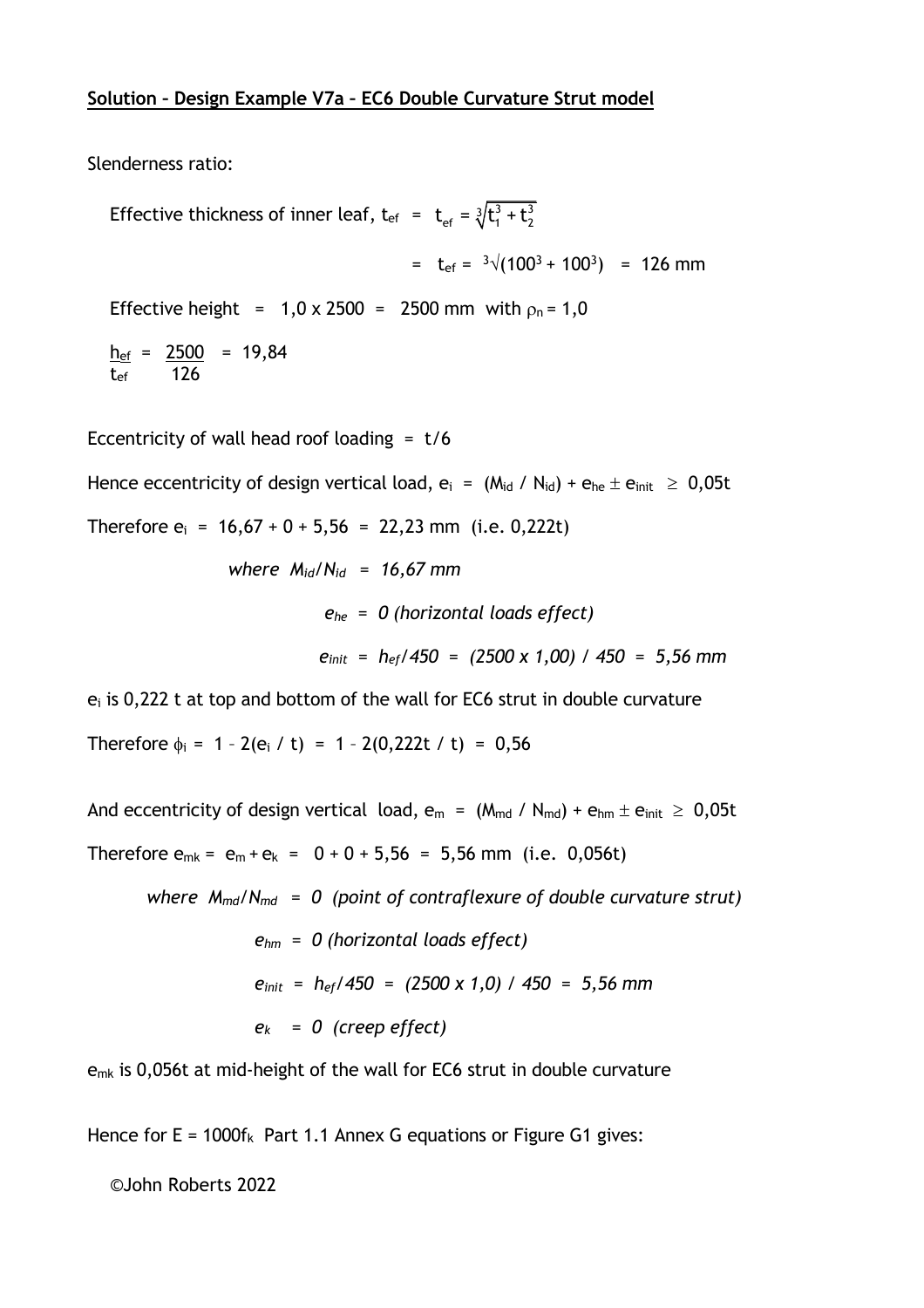$\Phi_m = 0.62$  Therefore 0.56 governs design

$$
f_k = K f_b^{\alpha} f_m^{\beta} = 0.75 \times 4.0^{0.7} \times 4.0^{0.3} = 3.0 \text{ N/mm}^2
$$

Design resistance per unit length  $N_{\text{Rd}} = \Phi_{\text{min}} t f_{\text{d}}$ 

Where design strength,  $f_d = \frac{1}{k}$  and  $\gamma_m = 2.7$  from UK National Annex d m  $f_d = \frac{f_1}{f}$ γ

 $N_{\text{Rd}}$  = 0,56 x 100 x 3,0 / 2,7 = 62,2 kN/m run

**Wall will carry a design vertical load of 62,2 kN/m run under the conditions given using the EC6 double curvature strut model**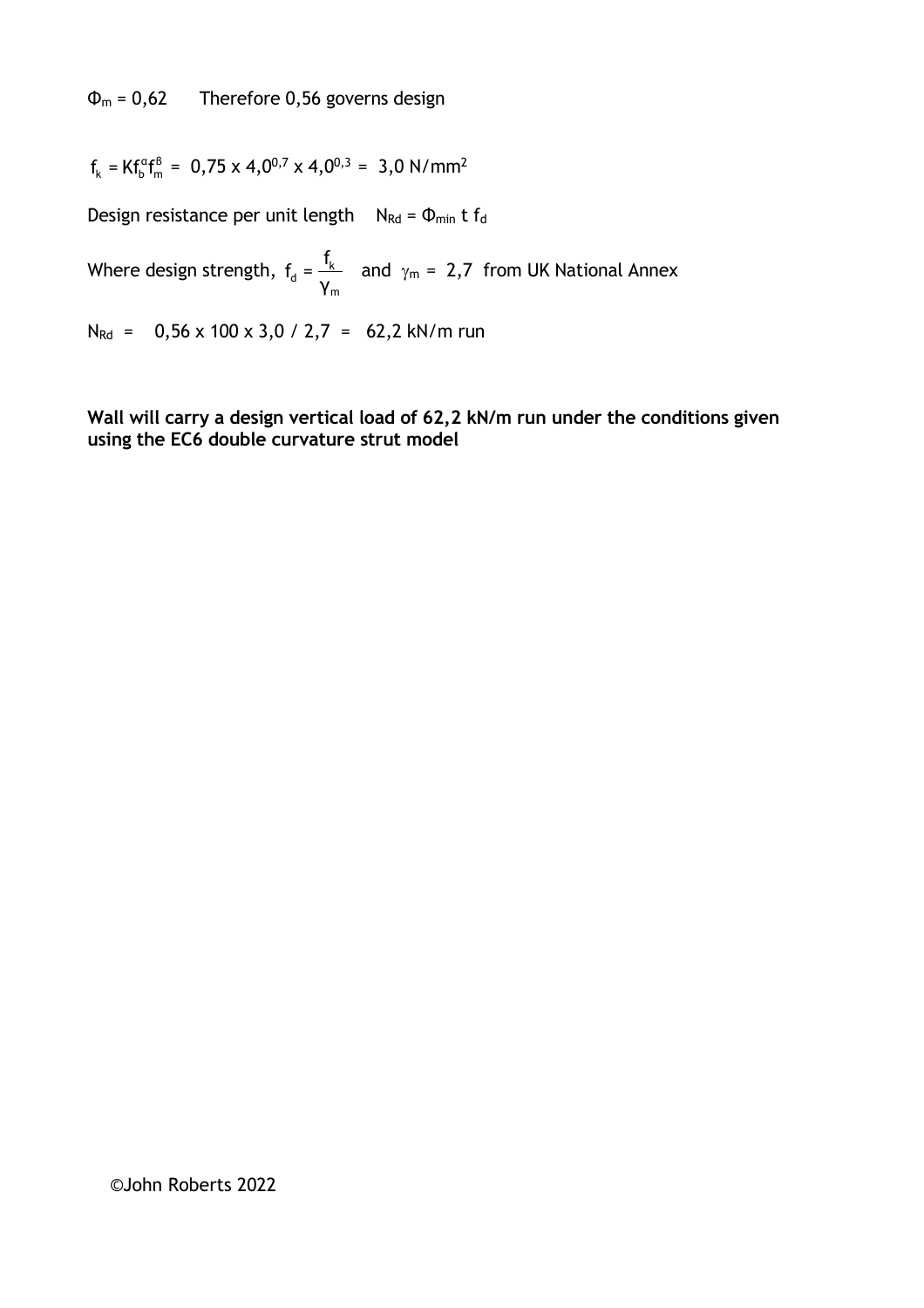Slenderness ratio:

<u>h<sub>ef</sub> = 2500</u> = 19,84 as V7a tef 126

Eccentricity of wallhead floor loading  $= t/6$ 

Hence eccentricity of design vertical load,  $e_i = (M_{id} / N_{id}) + e_{he} \pm e_{init} \ge 0.05t$ Therefore  $e_i = 16,67 + 0 + 5,56 = 22,23$  mm (i.e. 0,222t)

```
 where Mid/Nid = 16,67 mm
ehe = 0 (horizontal loads effect)
einit = hef/450 = (2500 x 1,00) / 450 = 5,56 mm
```
 $e_i$  is 0,222 t at top of the wall for BS 5628 strut model using EC6 Part 1.1

Therefore  $\phi_i = 1 - 2(e_i / t) = 1 - 2(0,222t / t) = 0,56$  as 7a

Using BS 5628 strut model mid-height eccentricity,  $e_{mk} = e_m + e_k$ 

 $= 0.6e_i + e_{hm} \pm e_{init} + e_k$ 

Therefore  $e_{mk} = (0.6 \times 16.67 \text{ mm}) + 0 + 5.56 + 0 \text{ mm} = 15.56 \text{ mm}$  (i.e 0.156t)

 *where ehm = 0 (horizontal loads effect) einit = hef/450 = (2500 x 1,0) / 450 = 5,56 mm ek = 0 (creep effect)*

emk is 0,156t at mid-height of the wall for BS 5628 strut model

Hence for  $E = 1000f_k$  Part 1.1 Annex G equations or Figure G1 gives:  $\Phi_{\rm m}$  = 0,40 governs design

 $f_k = K f_b^{\alpha} f_m^{\beta} = 0.75 \times 4.0^{0.7} \times 4.0^{0.3} = 3.0 \text{ N/mm}^2$ 

Design resistance per unit length  $N_{\text{Rd}} = \Phi_{\text{min}} t f_{\text{d}}$ 

©John Roberts 2022